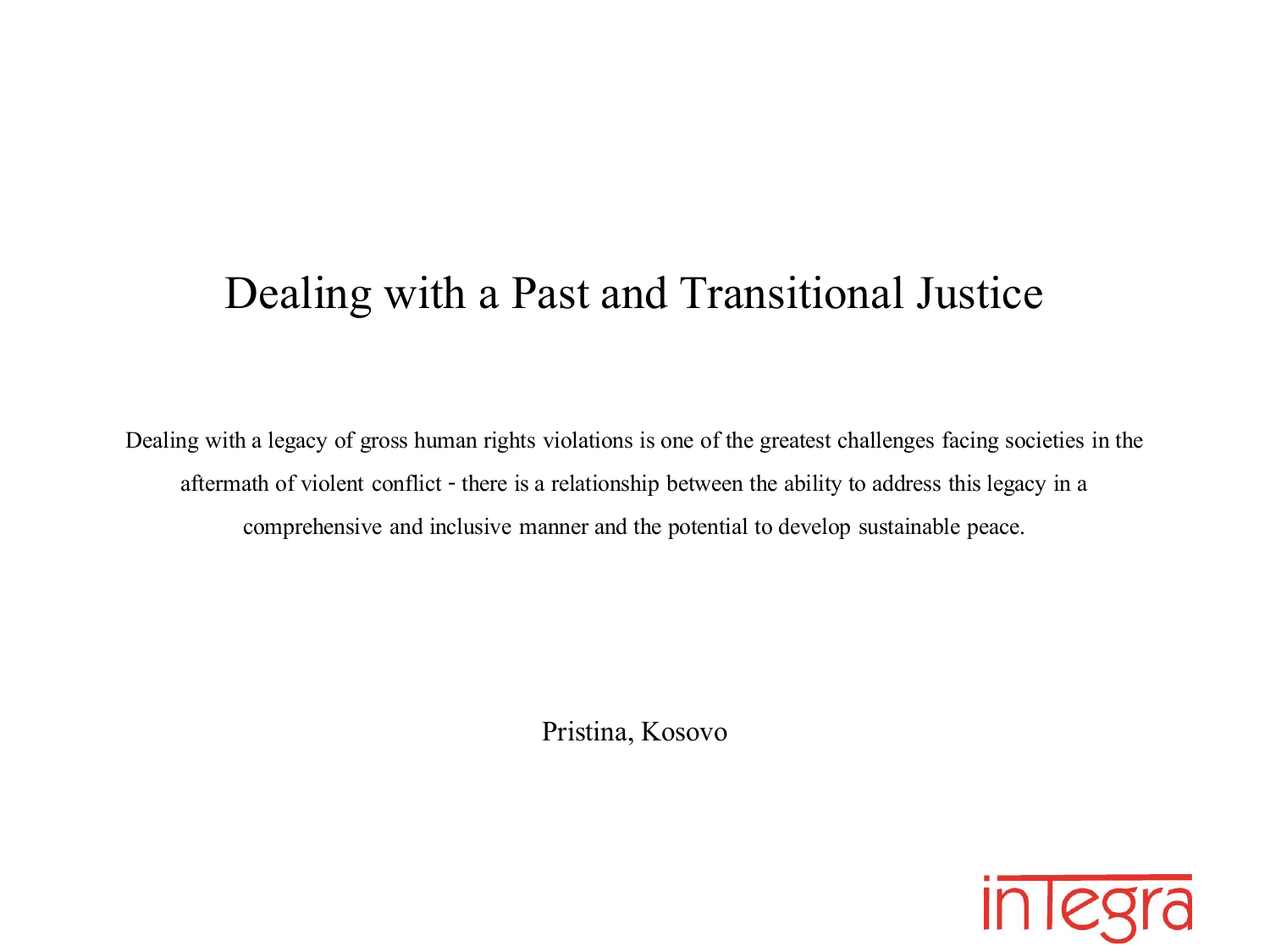# I Addressing the Legacy of Violent Conflict

- I. The Human Rights Legacy of Violent Conflict
- II. A Holistic Approach to Dealing with the Past: The Principles against Impunity
- III. Dealing with the Past and the Case of Kosovo
- IV. Towards Reconciliation: The Role of Dialogue

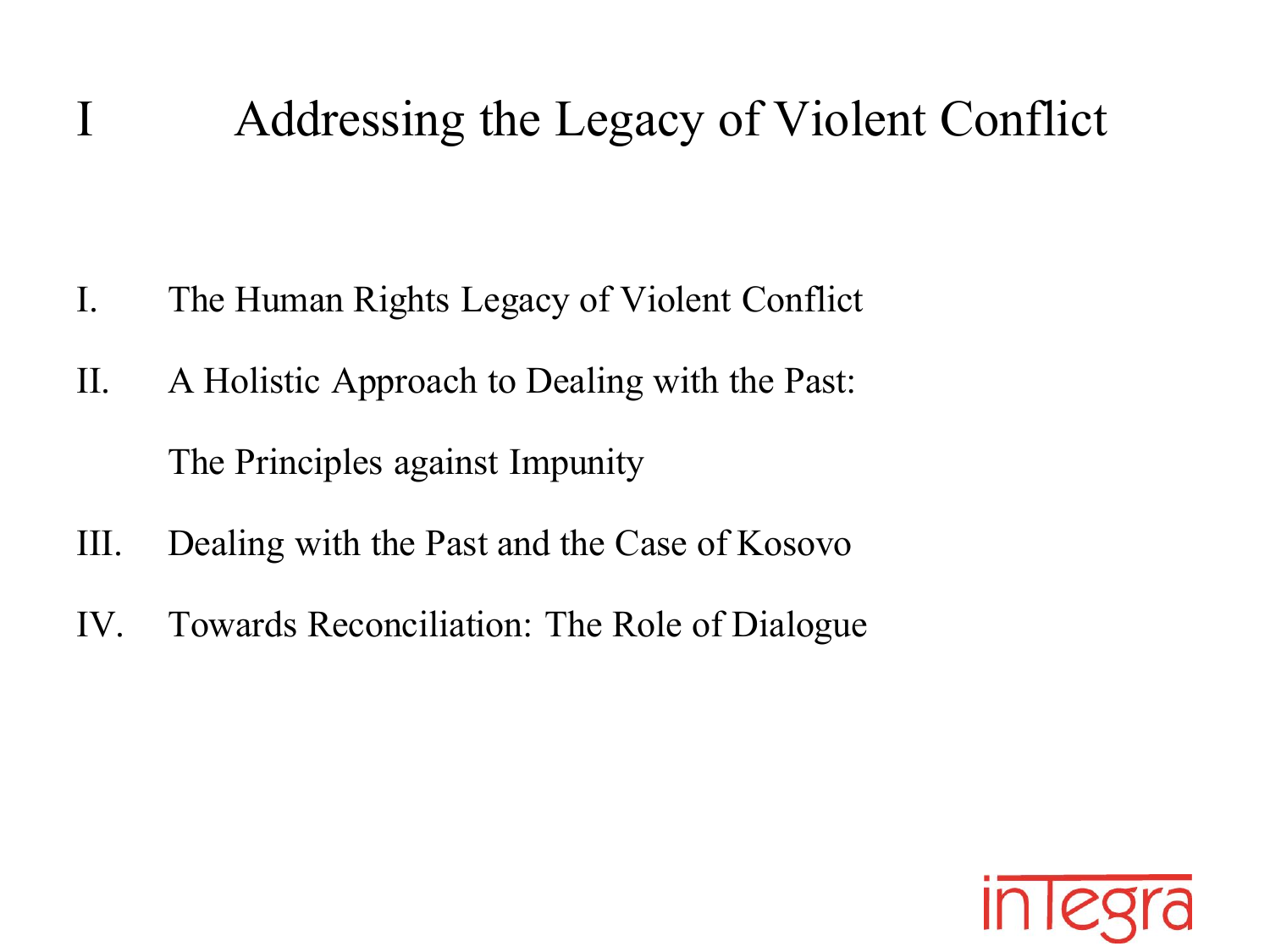# To this end there is a need to:

- To acknowledge publicly the abuses that have taken place
- To hold those responsible who have planned, ordered, and committed such violations
- To rehabilitate and compensate victims
- To reform institutions and replace public officials associated with past abuses

### **This process is known as Dealing with the Past**

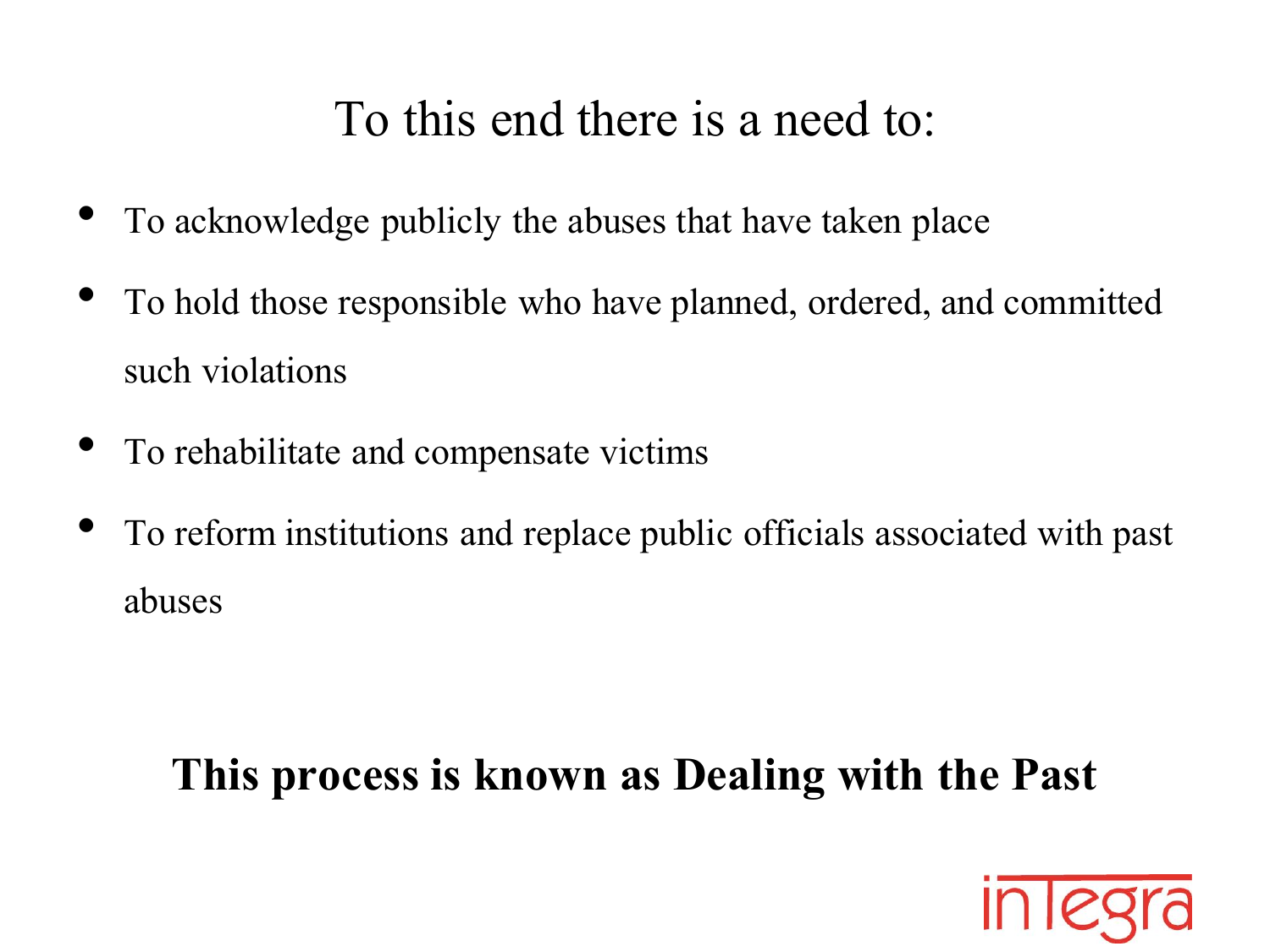## II A Holistic Approach to Dealing with the Past

There is no standard model for Dealing with the Past

The so-called 'Joinet/Orentlicher' principles, developed by the UN Human Rights Council to address the issue of impunity, provide a useful framework to conceptualize four areas of activity central to this approach

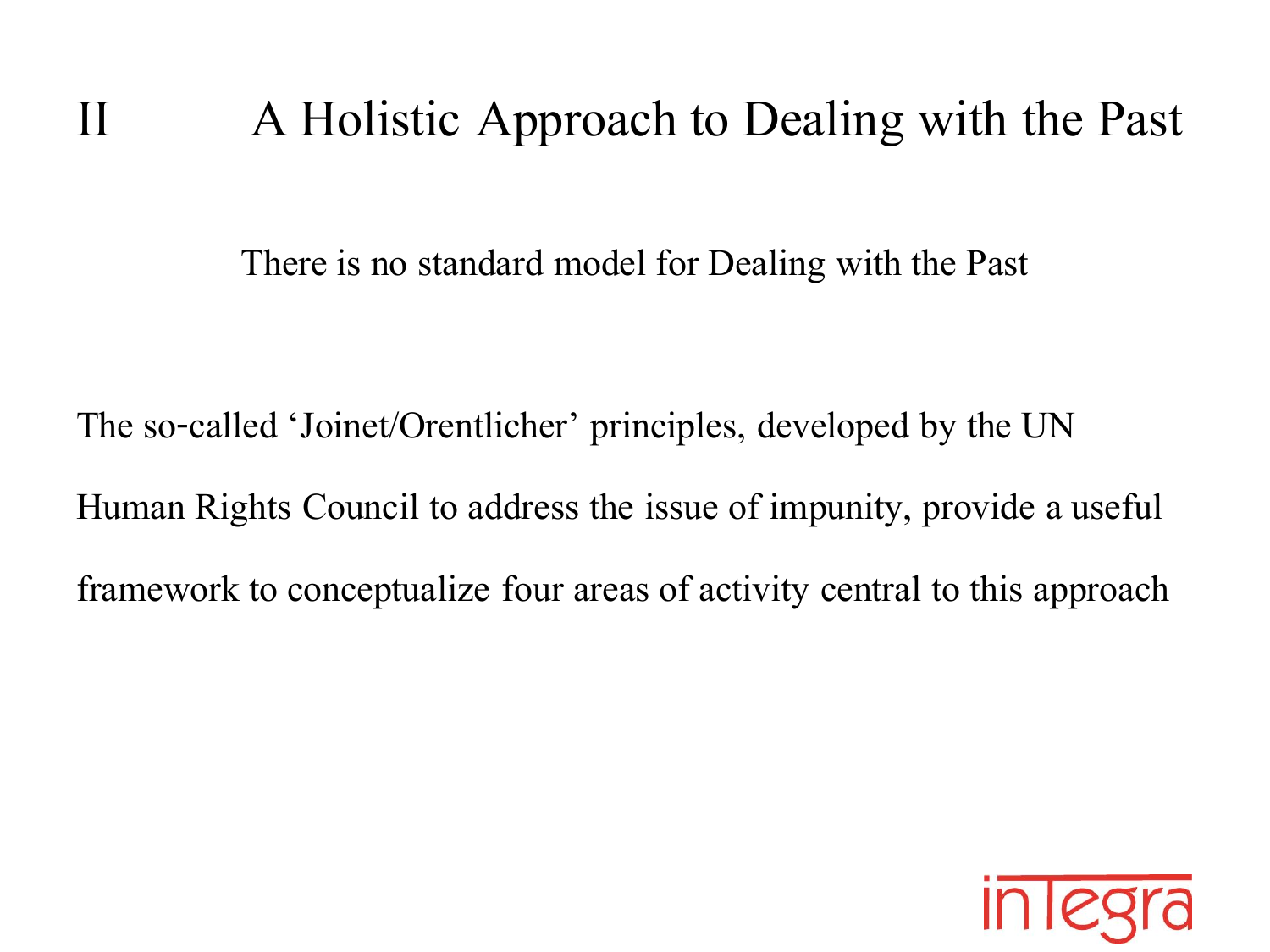# The Principles against Impunity

- The Right to Know
- The Right to Justice
- The Right to Reparation
- Guarantees of Non-Recurrence

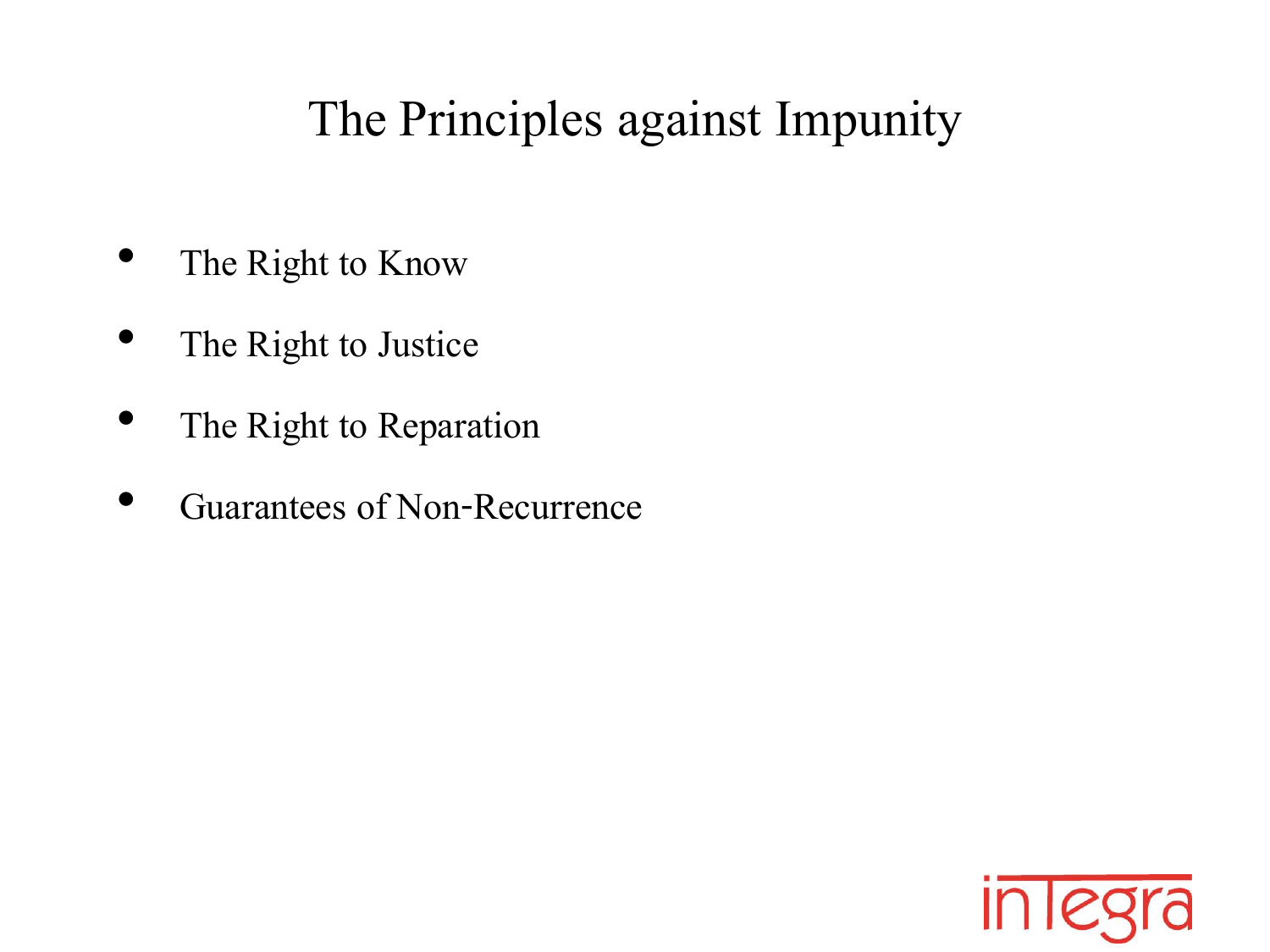# A Conceptual Framework for Dealing with the Past



C Swiss Federal Department of Foreign Affairs, PD IV and KOFF, swisspeace

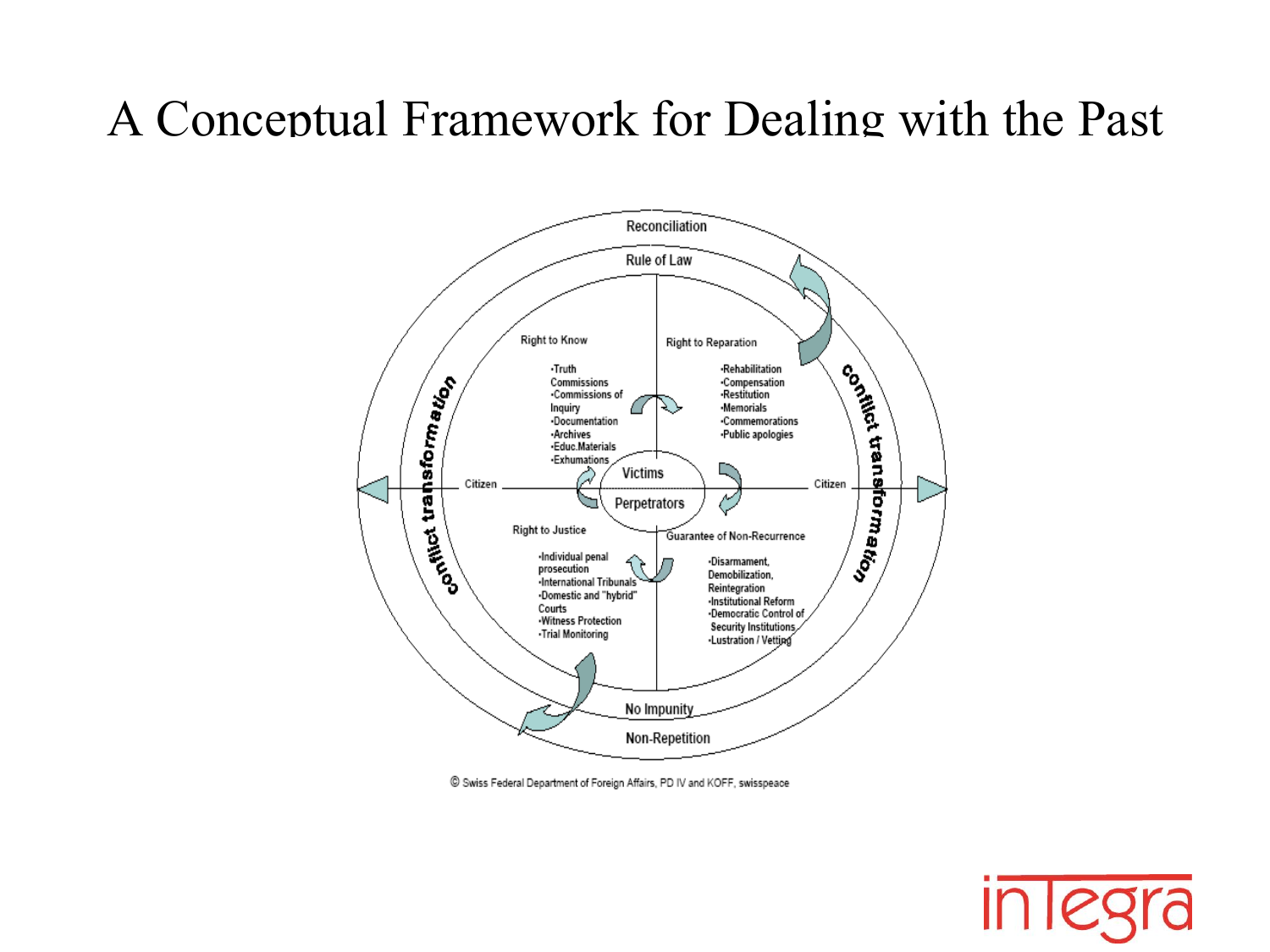### **The Right to Know**

#### THE KNOWLEDGE OF THE TRUTH AND THE DUTY TO REMEMBER



The right to know involves both an individual right on the part of the victims and their families to learn the truth about what happened to their loved ones and a collective right on the part of society to know the truth about past events and circumstances which led to gross human rights violations in order to prevent their recurrence in the future. In addition, it involves an obligation on the part of the State to undertake measures to preserve collective memory from extinction and so to guard against the development of revisionist arguments.

The establishment, in principle, of extra-judicial commissions of inquiry (in practice, often called "truth" or "truth and reconciliation" commissions) ensures this right. The commissions themselves serve a twofold purpose:

1) to dismantle the administrative machinery which has led to aberrant behavior in the past, in order to ensure that it does not recur; and

2) to preserve evidence for the judiciary. The second measure often entails the preservation of archives relating to human rights violations.

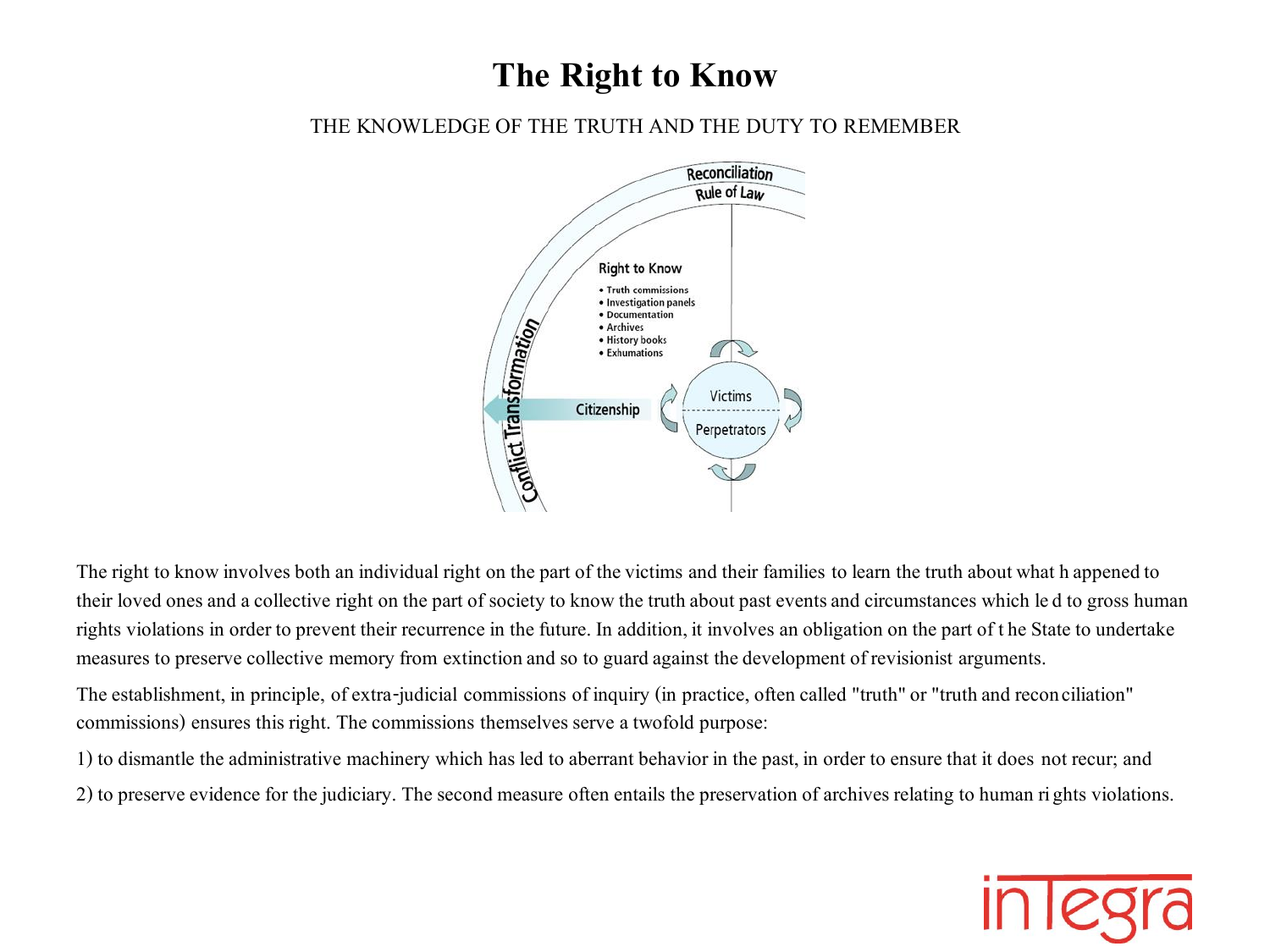### **The Right to Reparation**

PROVISION OF REPARATIONS ON AN INDIVIDUAL LEVEL AND COLLECTIVE FORMS OF REPARATION



The right to reparation entails individual measures for victims, including relatives or dependents, such as:

**Restitution**, i.e. seeking to restore the victim in his or her previous situation;

**Compensation**, i.e. for physical or mental injury, including lost opportunities, physical damage, defamation, and legal aid costs;

**Rehabilitation**, i.e. medical care, including psychological and psychiatric treatment.

In addition to individual measures, collective forms of reparation involve symbolic acts such as the annual homage to the victims or public recognition by the State of its responsibility, which help to discharge the duty of remembrance and help to restore victims' dignity.

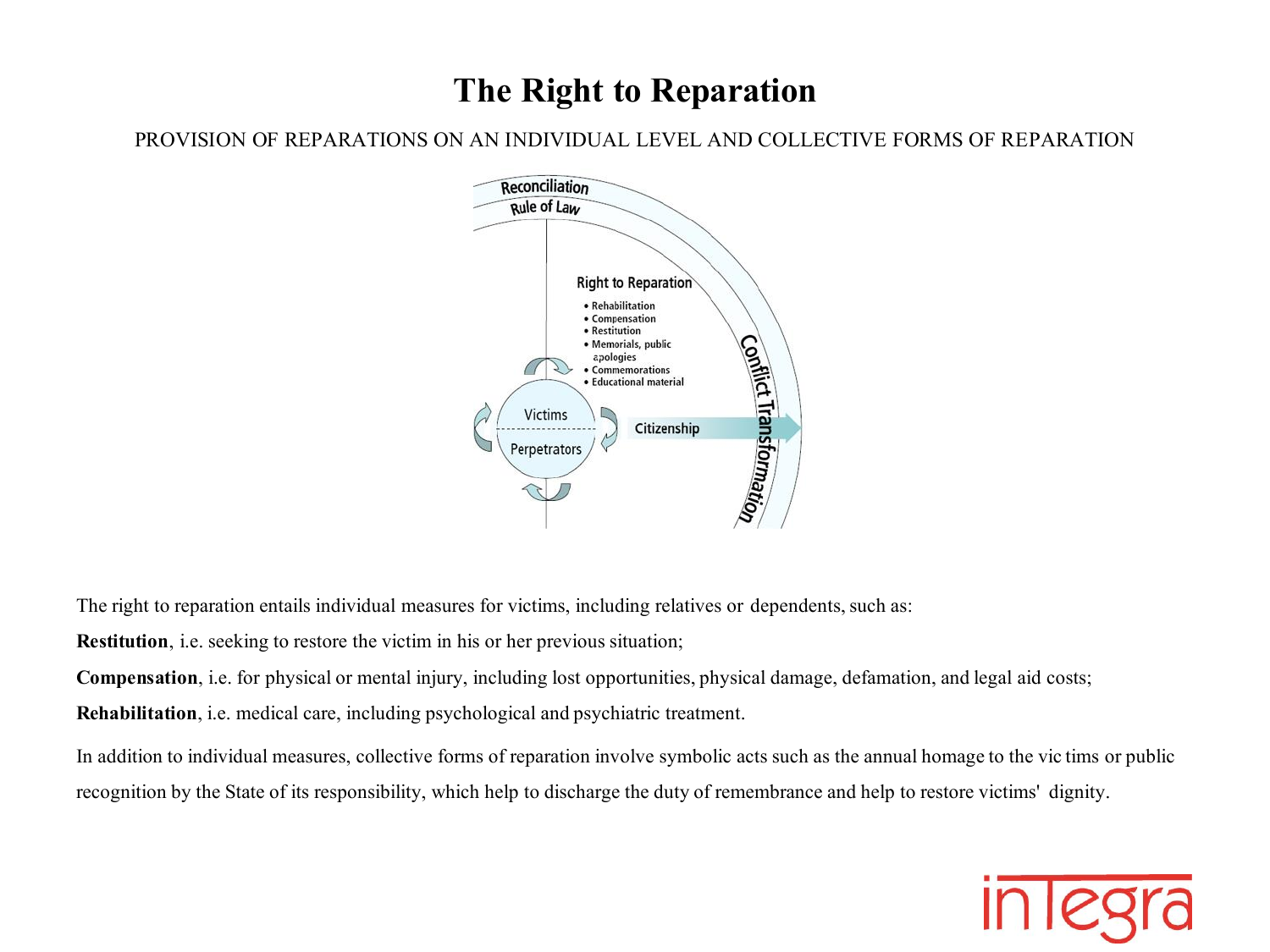### **The Right to Justice**

#### THE RIGHT TO A FAIR REMEDY AND THE DUTY TO INVESTIGATE AND TO PROSECUTE



The right to justice implies that any victim can assert his or her rights and receive a fair and effective remedy, including the expectation that the person or persons responsible will be held accountable by judicial means and that reparations will be forthcoming. It also entails the obligation on the part of the State to investigate violations, to arrest and to prosecute the perpetrators and, if their guil t is established, to punish them.

National, international, and so-called "hybrid" courts and tribunals, involving local and foreign experts, have been established to exercise this right.

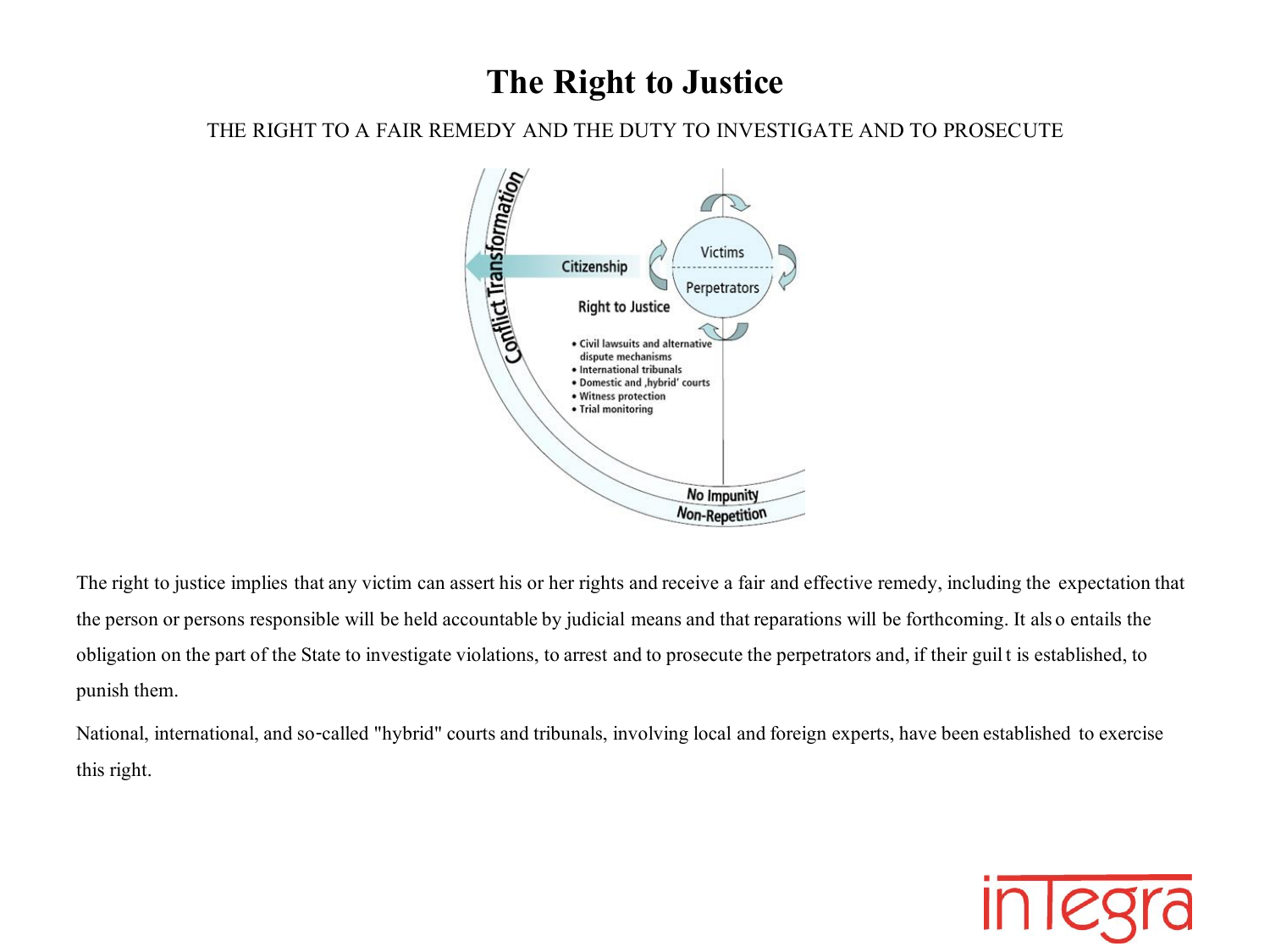### **The Guarantee of Non-Recurrence**

#### VETTING/LUSTRATION AND INSTITUTIONAL REFORM



The guarantee of non-recurrence emphasizes the need to disband armed groups, to repeal emergency laws and to remove officials from office who are implicated in serious human rights violations according to a fair and transparent procedure. Measures in this regard include a process of disarmament, demobilization, and reintegration for armed groups as well as lustration, vetting, and other administ rative procedures for the reform of state institutions in accordance with the norms of good governance and the rule of law.

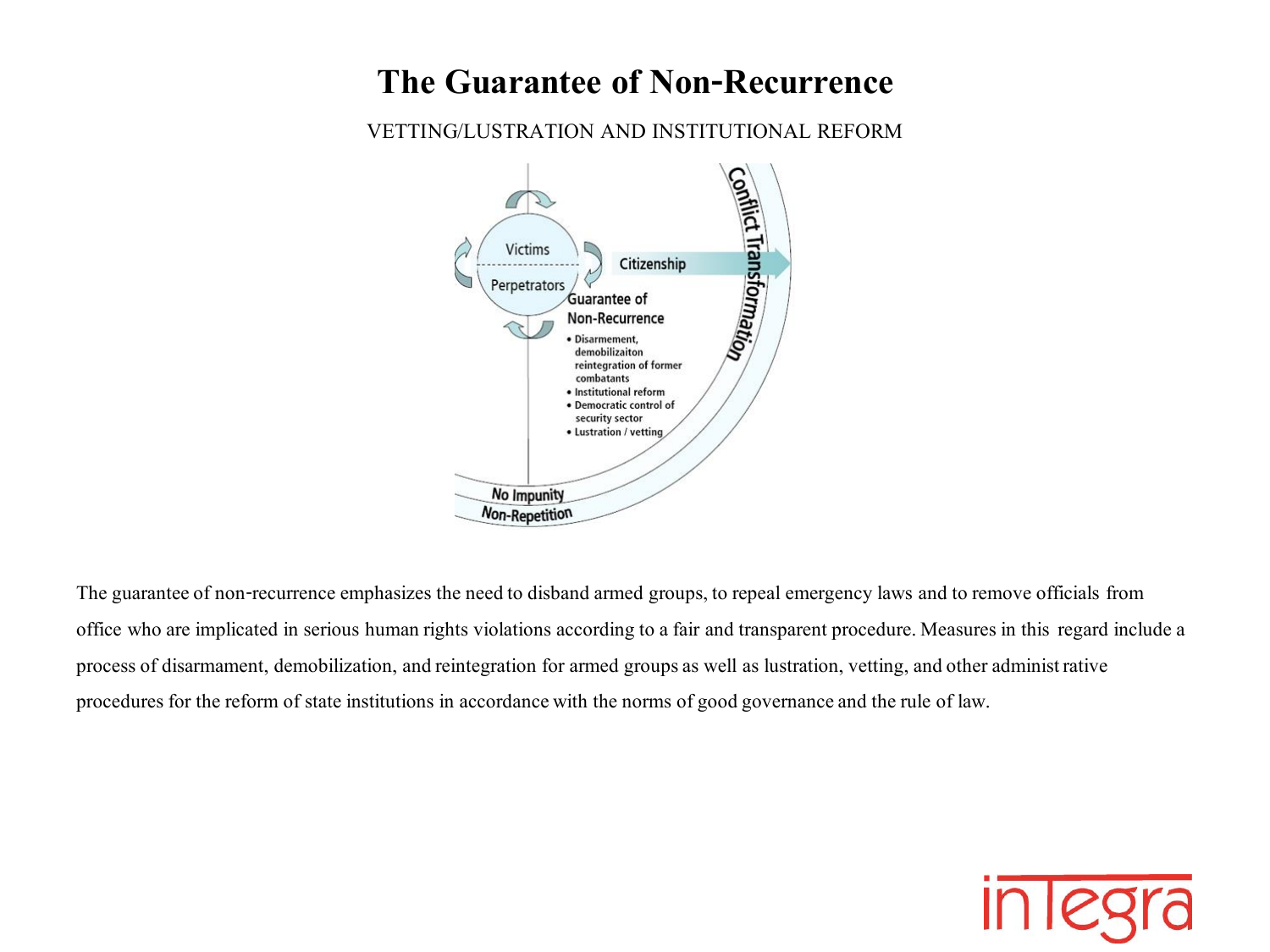1. The Right to Know

Human Losses - An estimated 13'754 persons died or went missing in connection with the 1998 -1999 war/conflict.

Enforced Disappearance - From an estimated total of some 5'878 persons, currently ca.1'754 persons are still listed as missing.

Witness Protection - Witness testimony is essential for progress in the location of mass graves.

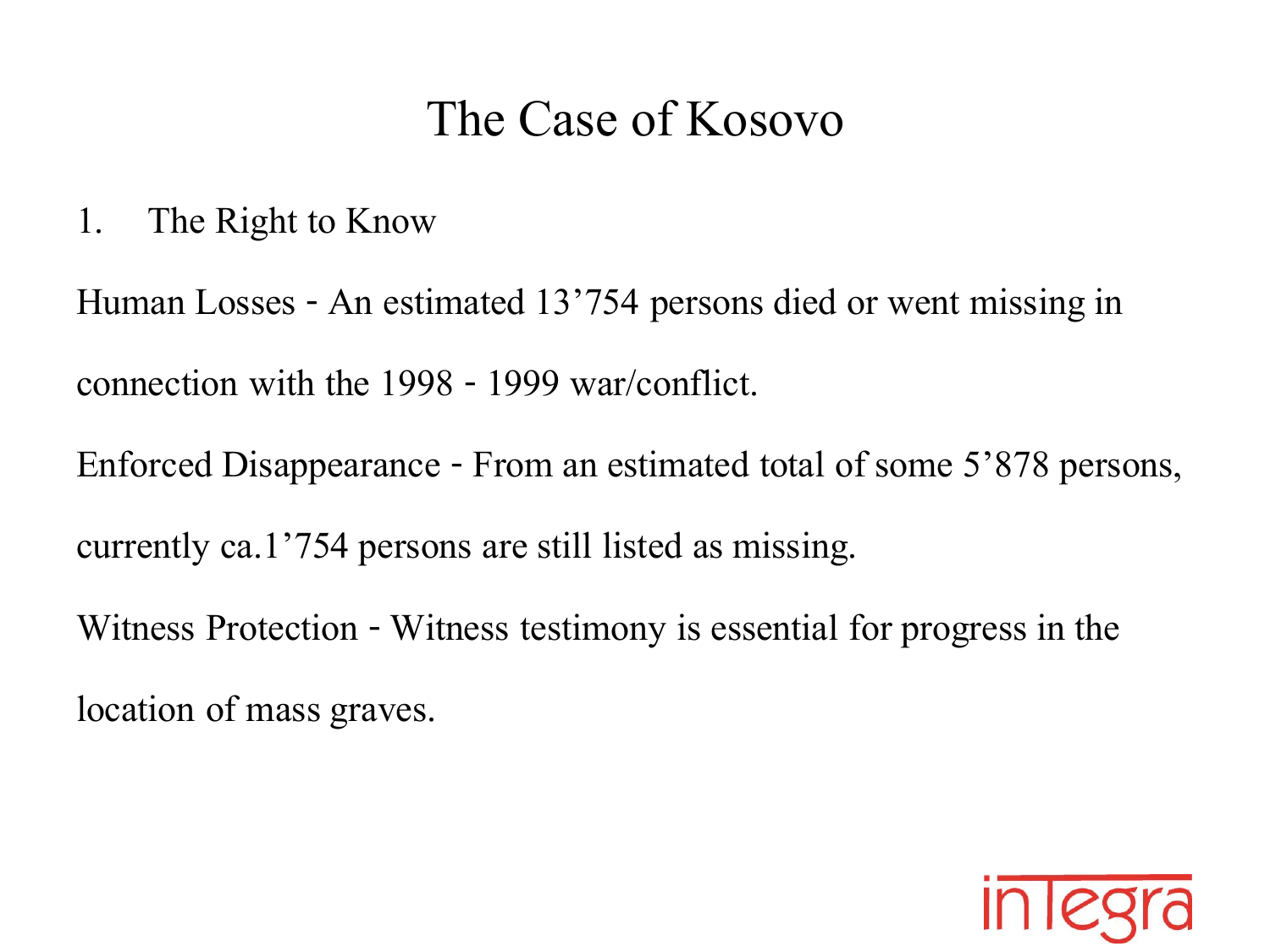1. The Right to Know

Non-Judicial Truth–Seeking Mechanisms - Civil society organizations are advocating to establish a regional fact-finding body or 'truth' commission (RECOM) concerning the wars in former Yugoslavia. Archives - A significant amount of human rights documentation is stored in archives outside of Kosovo.

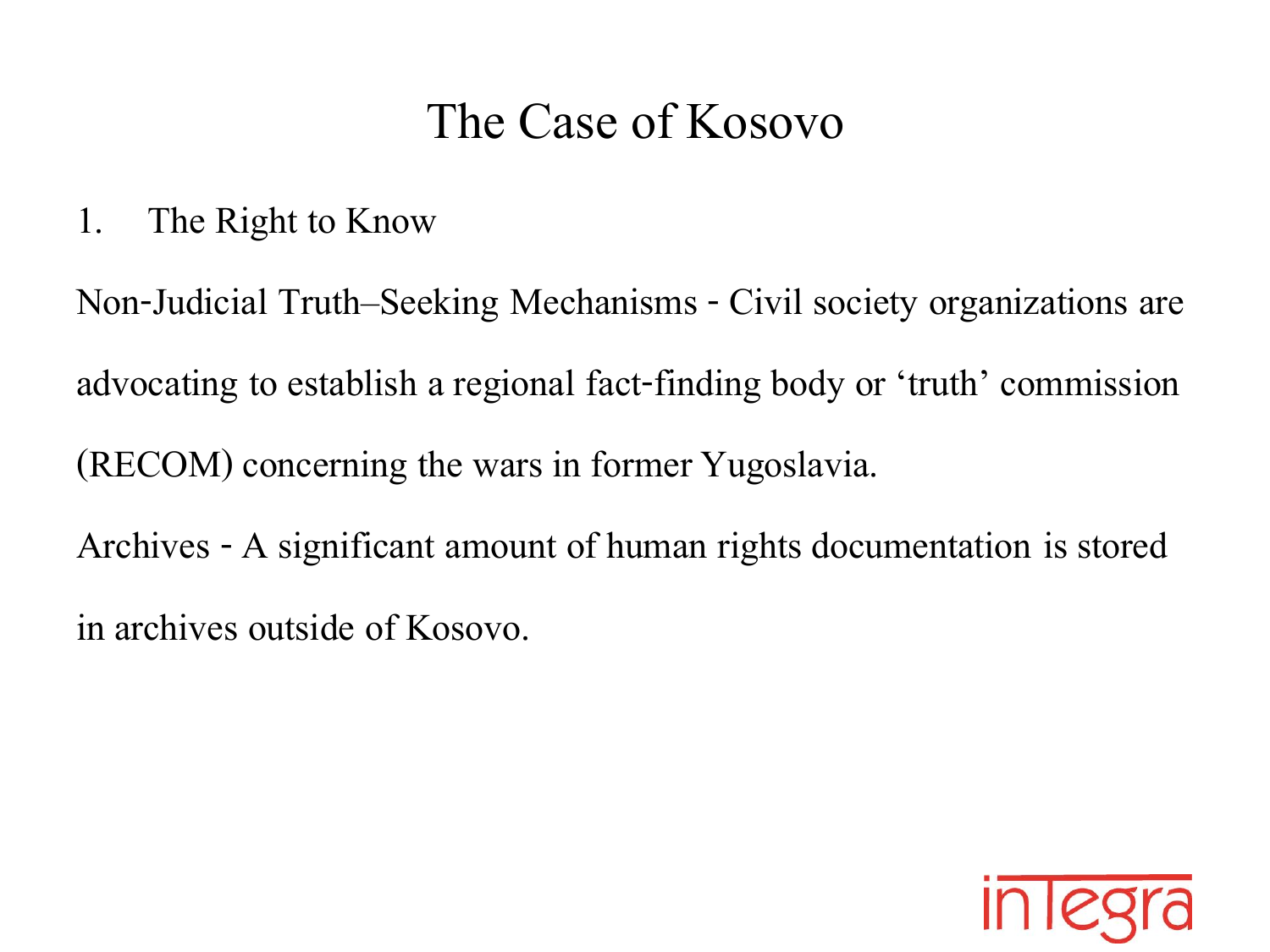2. The Right to Justice

War Crimes Prosecution - A majority of the 1'119 war crimes cases that were under investigation by UNMIK will not be brought to trial by EULEX.

Possible amnesty for politically motivated crimes in the past with the exception of war crimes, crimes against humanity, and genocide

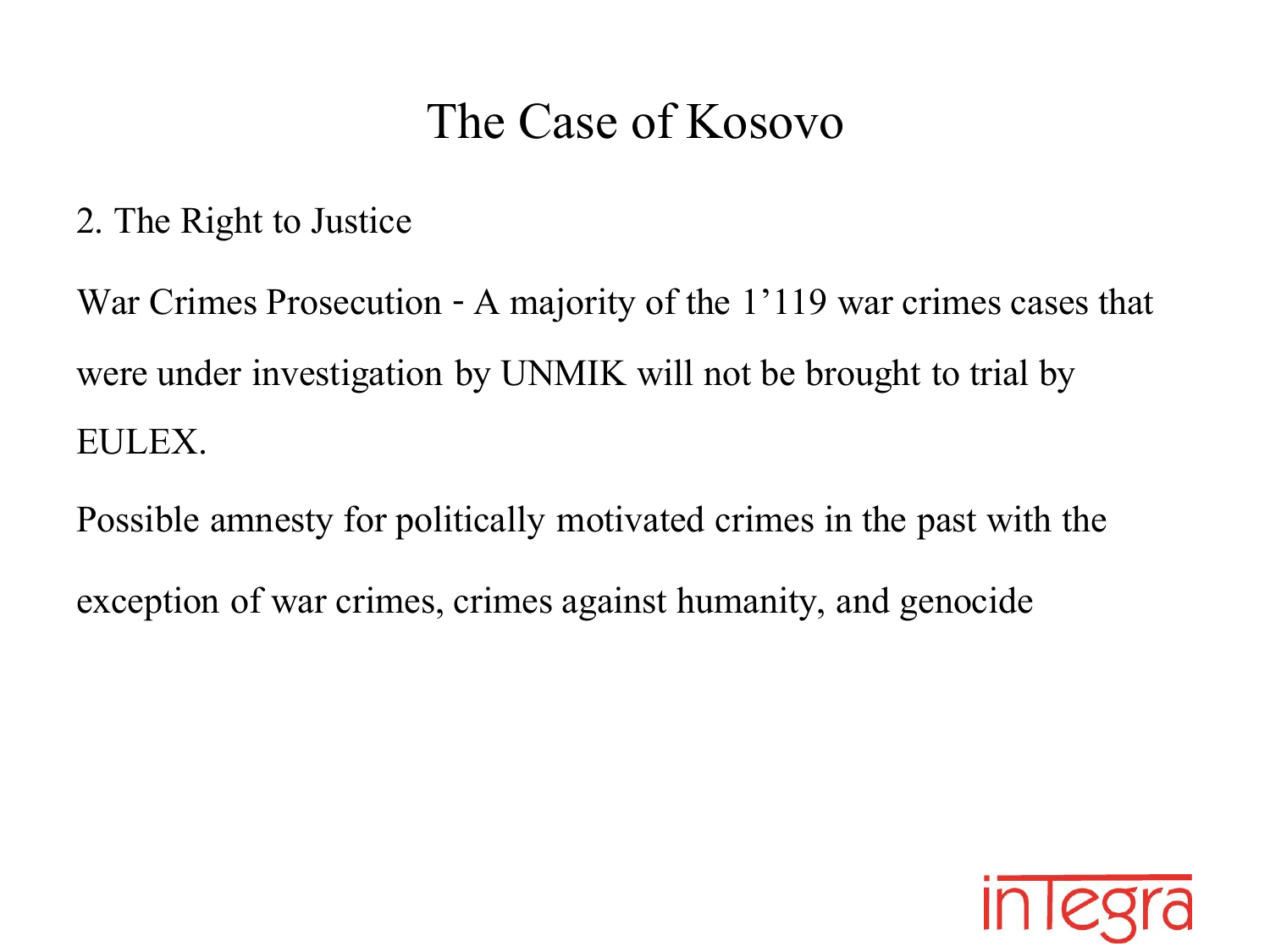2. The Right to Justice

Witness Protection - Witness and victim protection suffers from the lack

of a coherent legal framework.

Archives - Local access to the ICTY public archives after the tribunal loses in 2014 must be guaranteed

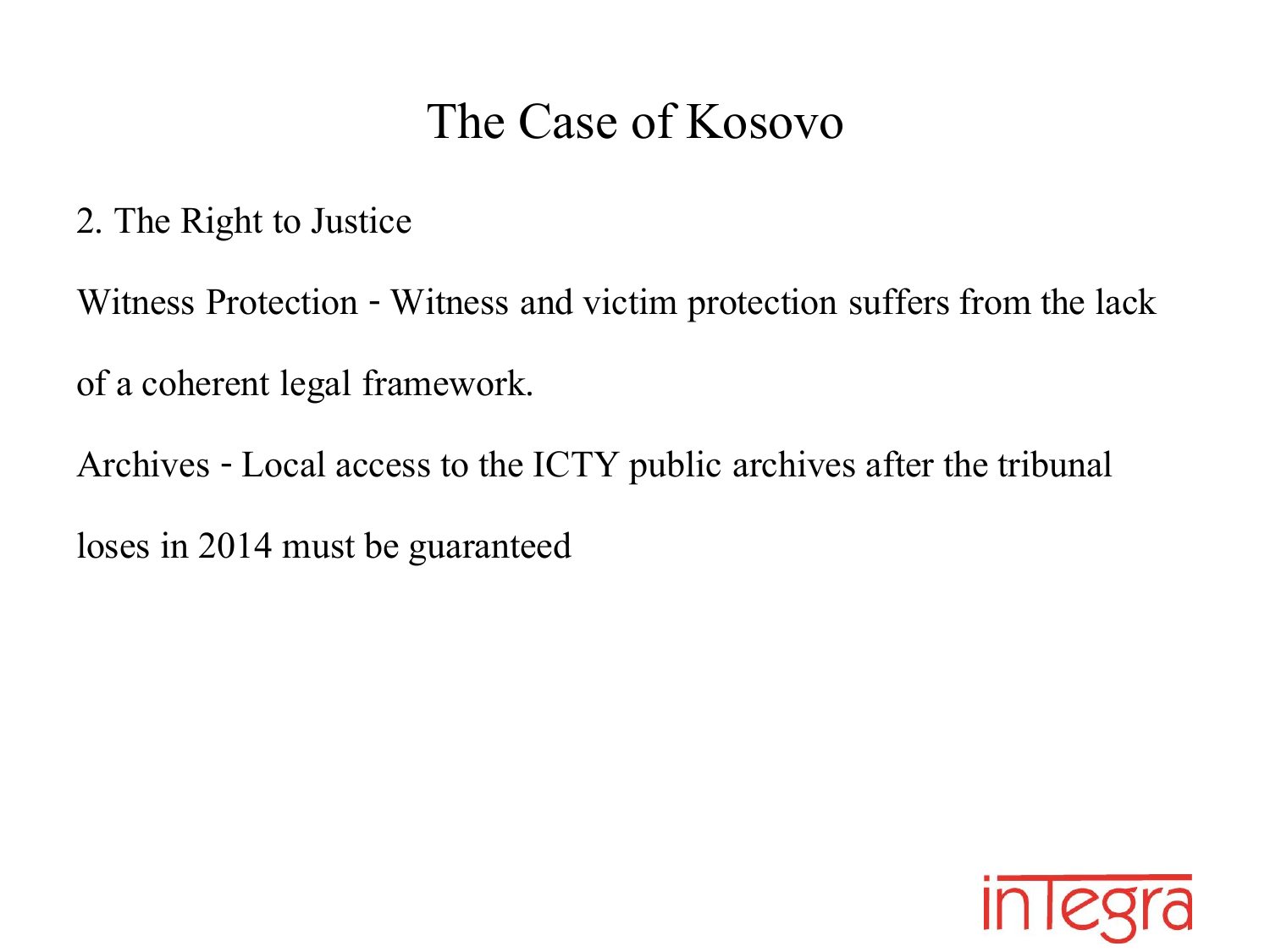3. The Right to Reparation

Individual Forms of Reparation - Both Kosovo Albanian and Non-Albanian victims are demanding material compensation for damages Suffered.

Programs for psycho-social accompaniment of victims are available, but

not at levels commensurate with the problem.

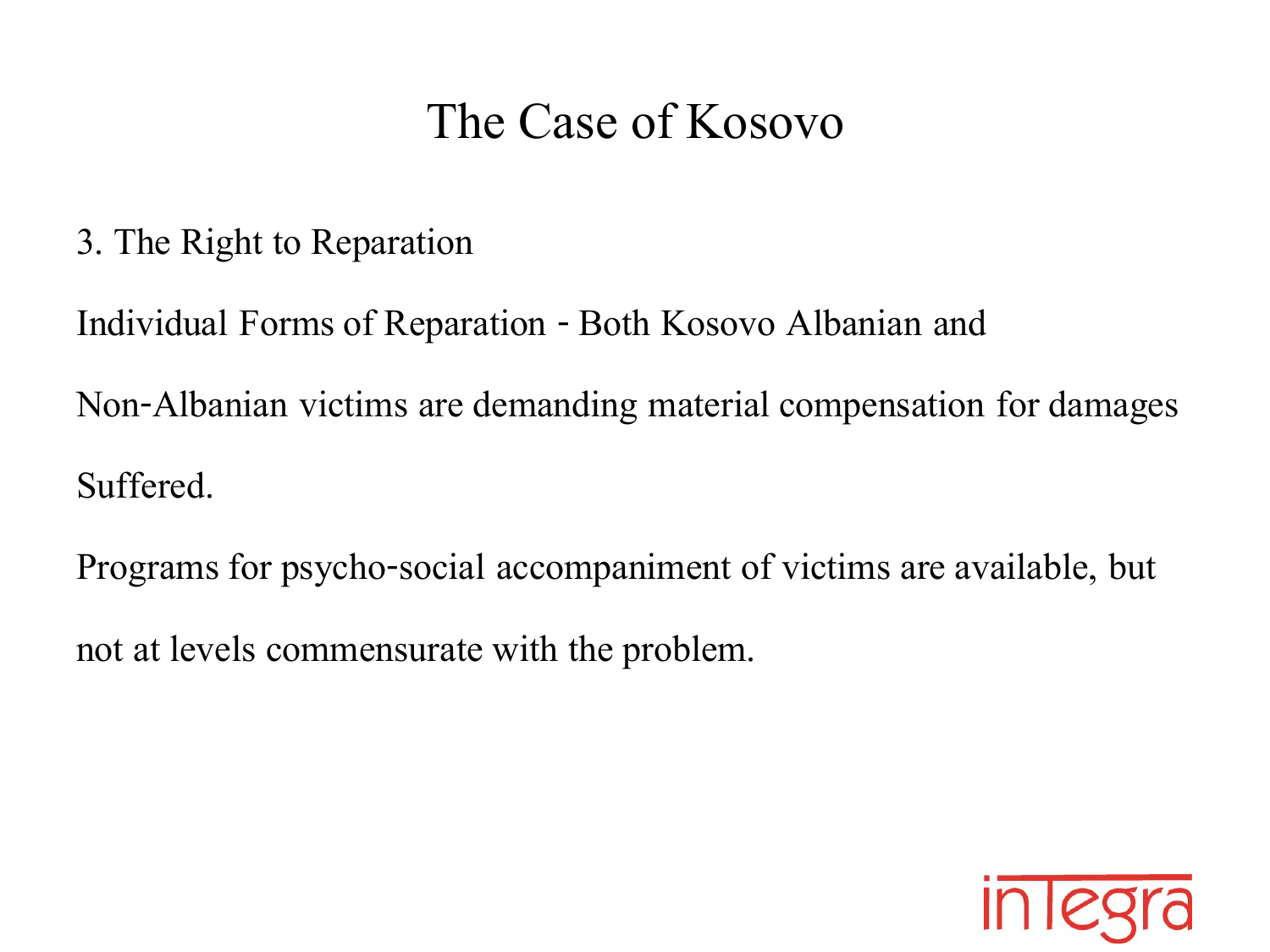3. The Right to Reparation

Symbolic Forms of Reparations - Monuments to fallen KLA soldiers contribute to an 'ethnicized' memory of the conflict. There has been no official apology on the part of the Serbian government for widespread and systematic violations of human rights in the period 1989 –1999.

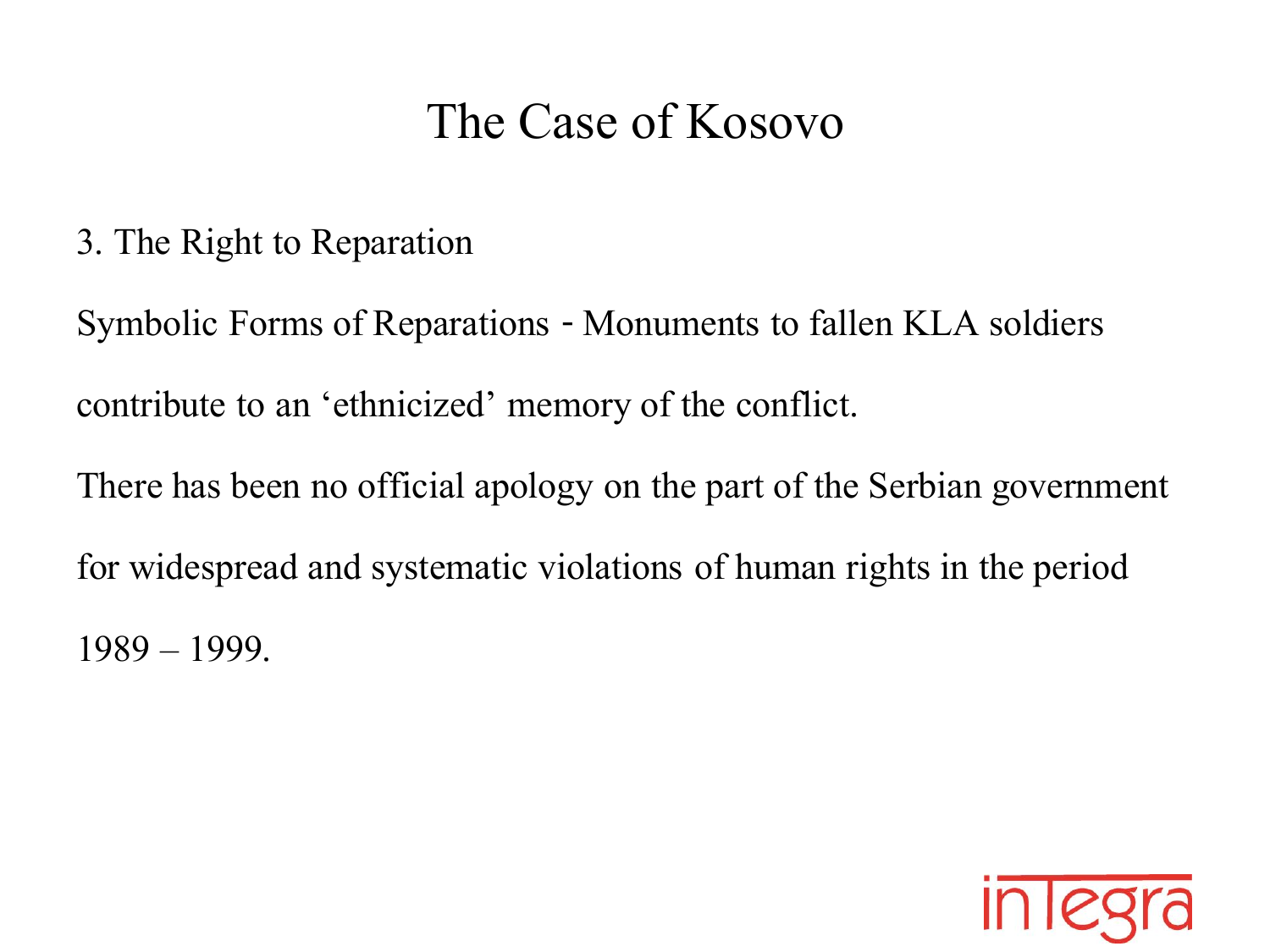4. Guarantees of Non-Recurrence

Judicial Reform - The vetting and re-appointment of judges and prosecutors has been completed, but has had a negative effect on human Resources.

Recruitment and capacity-building in specialized fields such as war crimes prosecution is necessary.

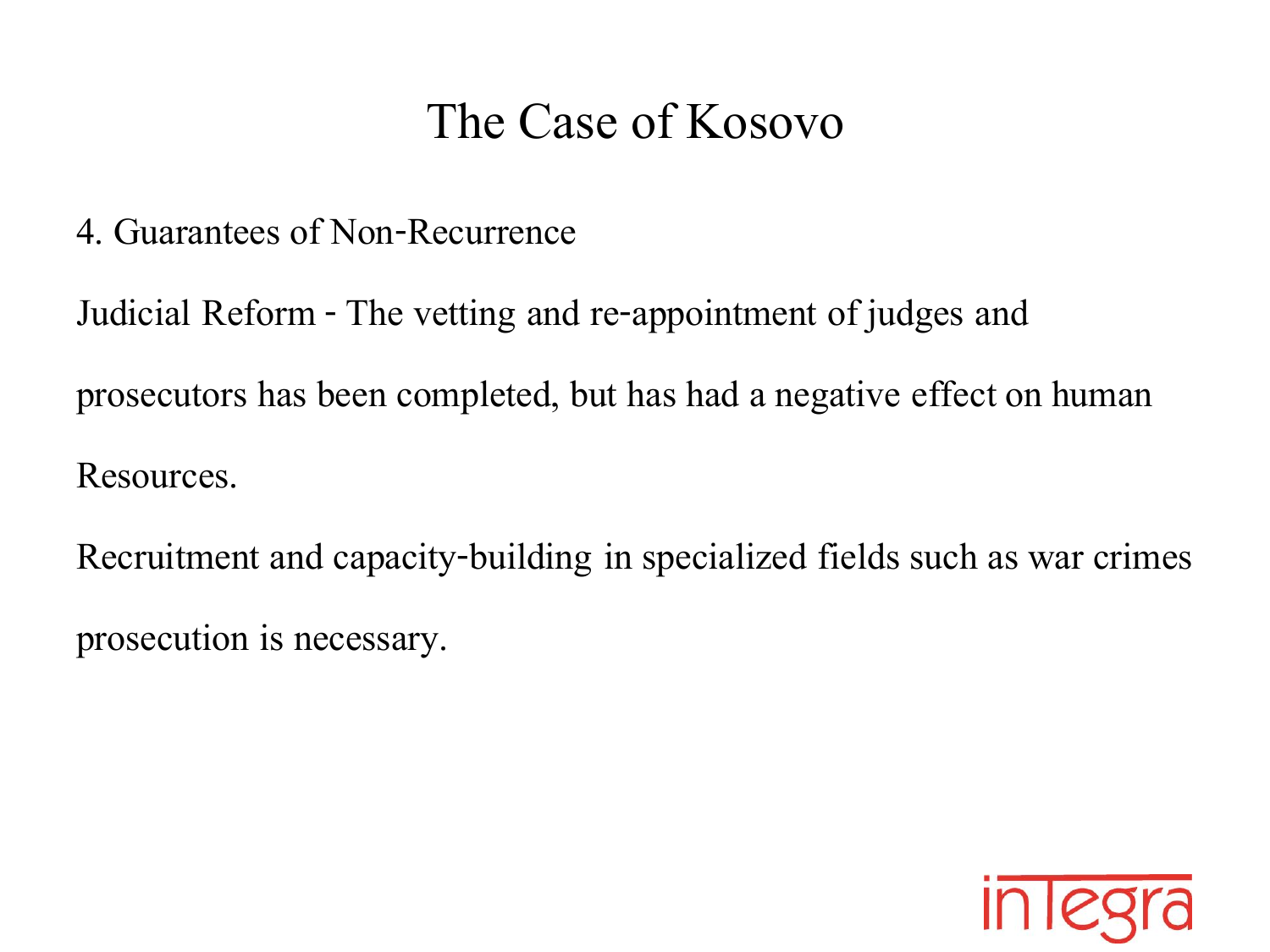### 4. Guarantees of Non-Recurrence

Vetting -Public officials and persons standing for elective office may need to be screened with regard to their involvement with conflict-related crimes and corruption.

There is a need to screen returning refugees with respect to their possible

participation in war crimes or crimes against humanity.